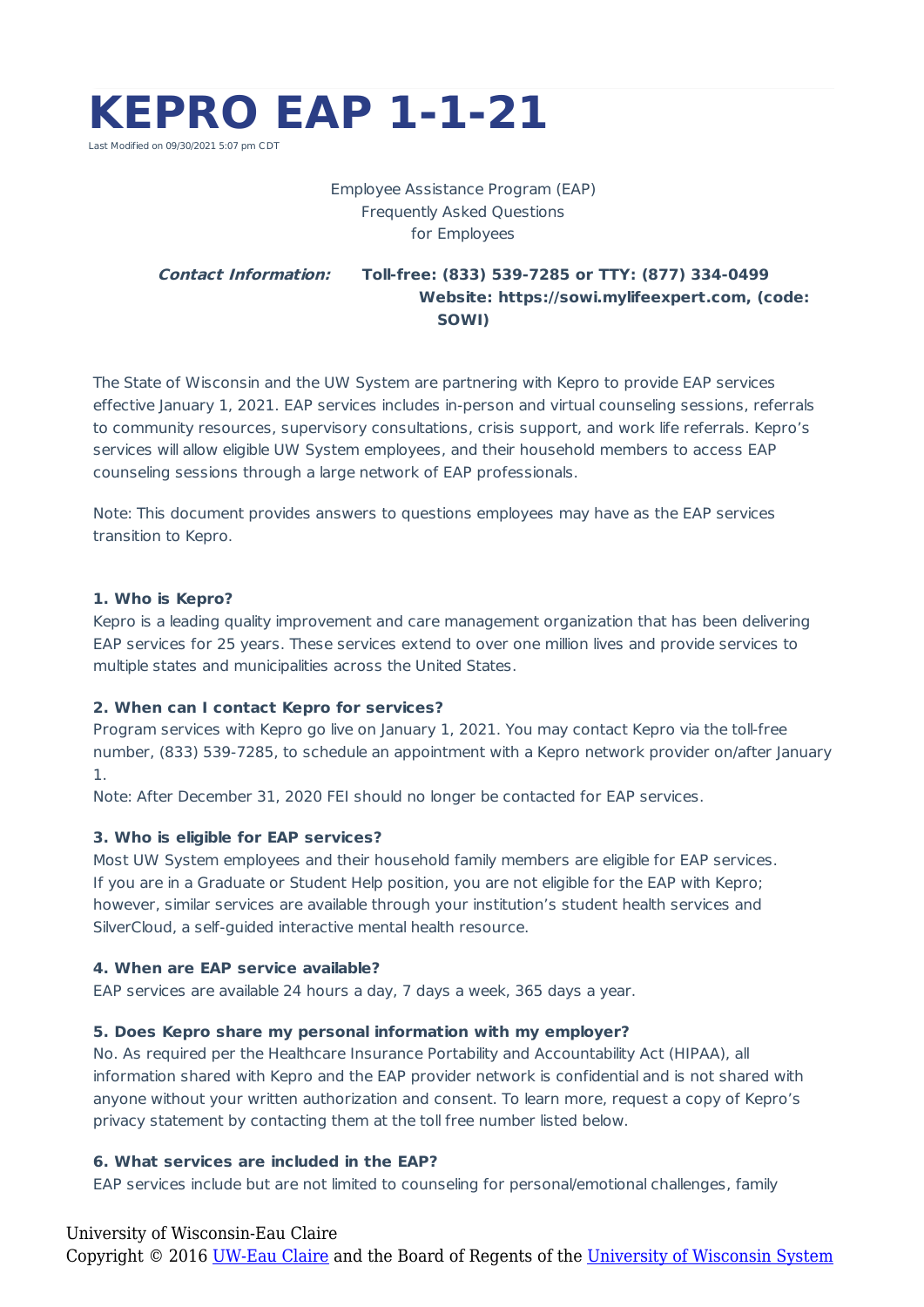caregiving services, legal and financial services, convenience and work-life services and online tools/information. For more information, visit https://sowi.mylifeexpert.com, (code: SOWI). You will need to create an account to access Kepro's online resources.

## **7. Does Kepro offer video counseling or virtual EAP sessions?**

Yes, Kepro has a national network of credentialed EAP professionals, including a robust network of providers in the State of Wisconsin, who are available to deliver services via a secure platform in the jurisdiction or state where they are independently licensed.

#### **8. What happens when I call the EAP toll-free number to initiate services?**

During the initial call, the EAP professional will collect information about the nature of your request, evaluate needs for immediate support and locate resources and/or a local EAP professional for you to meet with in-person or virtually.

## **9. If I am currently receiving EAP services from the current vendor (FEI), what do I need to do to continue my services with the new vendor (Kepro)?**

If you are currently receiving EAP services from FEI, you may continue any authorized sessions through December 31, 2020. Then, on/after January 1, 2021 any future EAP services should be coordinated through Kepro. To initiate services with on/after January 1, 2021, contact Kepro at the tollfree number available below. You may also want to talk to your current counselor to see if they are in Kepro's network. If they are not already in Kepro's network, you can encourage them to join. See the next question and answer for additional information.

## **10. If the provider I am seeing is not affiliated with Kepro, how do I request that they be added to their network?**

If you have a provider you would like to be considered for the Kepro provider network, you may email your request to eapcredentialing@kepro.com or call Kepro at the tollfree number provided below. In your request, include the provider's name, city, and phone number (if available). Kepro will then contact the provider to walk them through the

process of joining the Kepro network. Note: Making a request does not guarantee approval.

#### **11. What is Kepro's website address?**

The website is https://sowi.mylifeexpert.com (code: SOWI). Kepro's website is accessible 24 hours a day, 7 days a week, 365 days a year. You will need to establish a unique login and password the first time you visit the site.

#### **12. What information is available on Kepro's website?**

The website provides tools and information to address life's everyday concerns. The site is anonymous, confidential, and secure. You will find research articles, self-paced trainings, monthly webinars, legal and financial resources, and much more.

#### **13. What are the legal and financial services offered through the EAP?**

You and your household family members can schedule a free, first-time consultation (up to 30 minutes) with an attorney on a variety of legal concerns. After the initial consultation, a 25% discount off the attorney's regular hourly fee will apply on subsequent services from that consultation. You have access to all areas of law.

You and your household family members can also schedule a free, first-time telephonic consultation (up to 30 minutes) with a financial counselor. These services are provided by seasoned financial professionals and licensed Certified Public Accountants (CPAs). After the initial telephonic consultation with the CPA, a 25% discount off the CPAs regular hourly fee will apply on subsequent services

### University of Wisconsin-Eau Claire

Copyright © 2016 [UW-Eau Claire](http://www.uwec.edu) and the Board of Regents of the [University of Wisconsin System](http://www.uwsa.edu/)